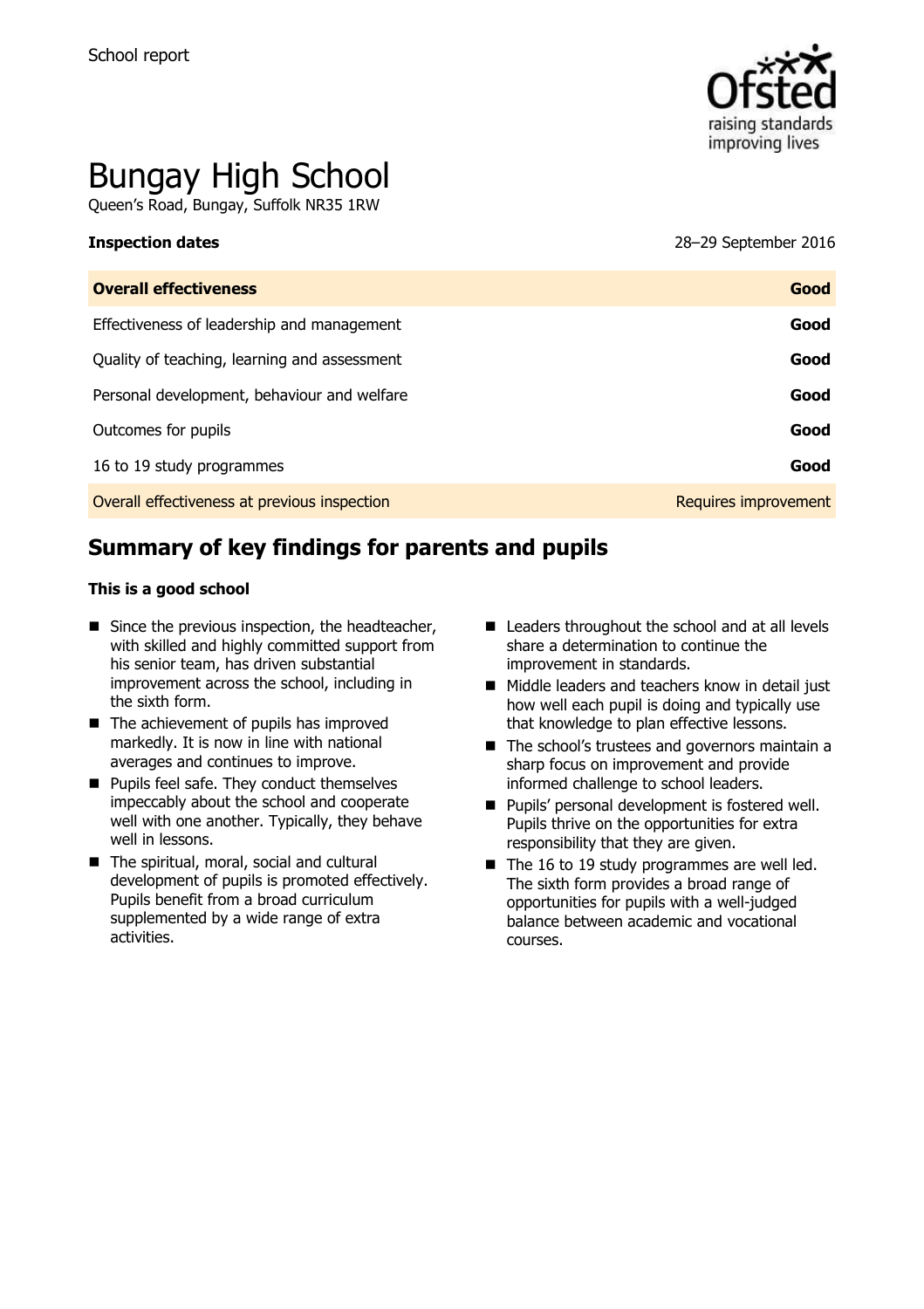

# **Full report**

### **What does the school need to do to improve further?**

- Leaders at all levels should continue to improve the quality of teaching by ensuring that:
	- further acceleration is made in the rate at which those pupils who need to catch up do so, and as many as possible attain the best standards of which they are capable in national tests
	- teachers' feedback to pupils about how they are doing has full impact in showing them the best ways in which to improve their work
	- teachers further develop their questioning so that it requires pupils to reflect more deeply on their answers and to acquire deeper knowledge and understanding.
- Leaders of the 16 to 19 provision should continue the improvement in teaching so that:
	- teaching aspires to reach the standards of the best, and promotes further increases in pupils' achievement in academic subjects
	- a higher proportion of those students who failed to achieve a C grade in English or mathematics at GCSE are successful in doing so when they re-take examinations in the sixth form.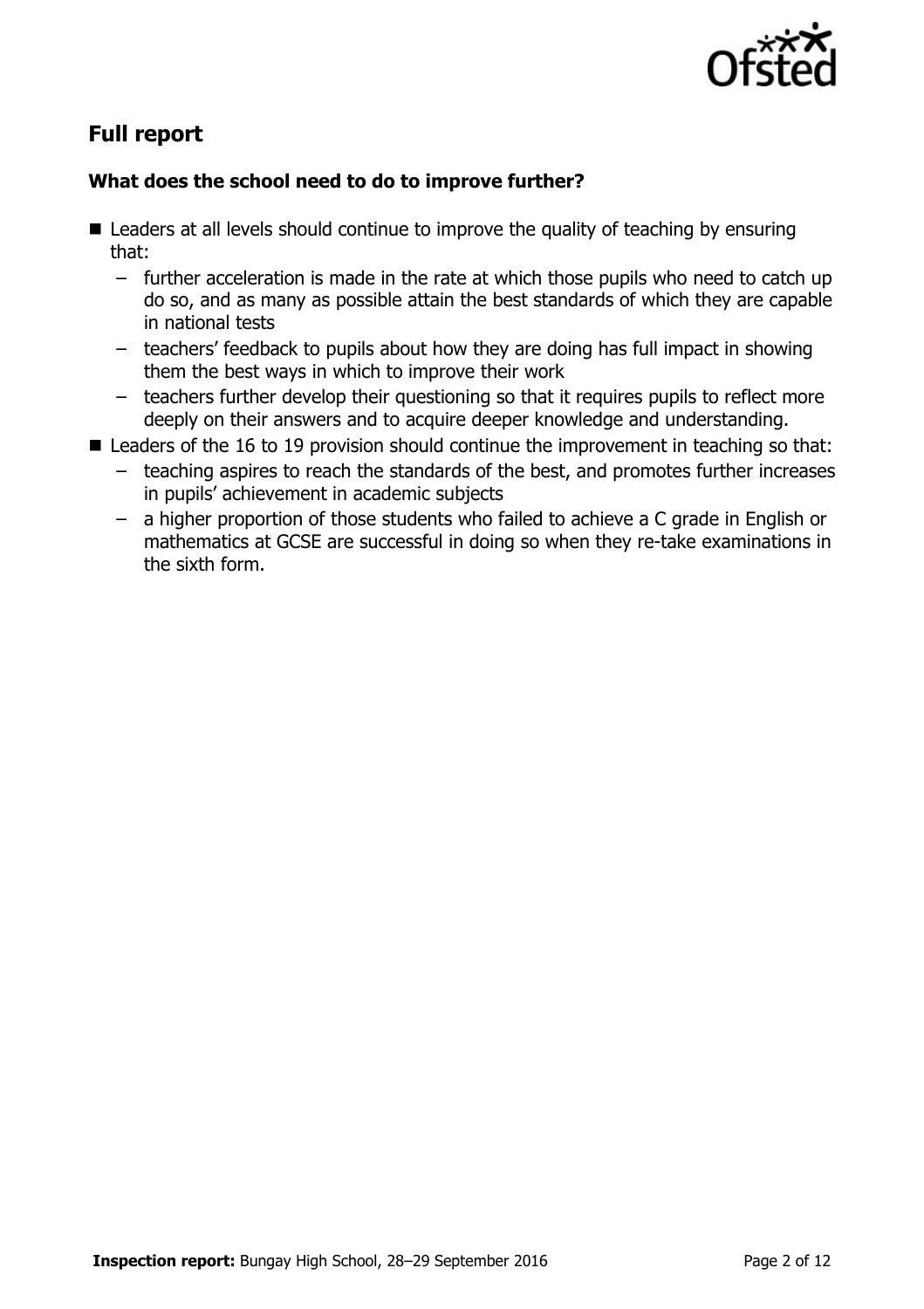

# **Inspection judgements**

#### **Effectiveness of leadership and management Good**

- The headteacher, trustees and governors are ambitious to further accelerate the improvements in standards that have been achieved since the last inspection. Leaders successfully communicate a clear vision to members of staff to promote a strongly aspirational culture with respect to both attainment and personal development. There is an explicit aim to become an outstanding school. School leaders and trustees know what is necessary to progress towards this goal. School development planning is detailed and realistic.
- School leaders are successful in recruiting suitably qualified staff and in retaining them.
- Teaching has improved since the previous inspection. A key factor is that teachers' accountability has been significantly improved. Performance management of teaching now includes close attention to the sustained progress being made by pupils. Teachers do not move upwards on the salary scales without clear evidence that they have been successful in achieving good levels of progress for the pupils they teach. School leaders have set the bar high for this. Leaders are not afraid to take tough decisions: progression is never automatic or easily achieved. Teachers denied progression are given very clear reasons for this, together with explicit guidance for improvement.
- A large majority of parents consider the school to have improved since 2014 and to be continuing to do so. Parents' written submissions identified as strengths of the school the rapidity with which pupils' learning needs are identified and the care with which those needs are addressed. Parents also praised the school's attentiveness to the physical needs of disabled students.
- School leaders have been meticulous in reviewing all aspects of teaching, learning and assessment. They have arrived at a position where their knowledge of how pupils progress is exceptionally detailed and accurate. This information is communicated to subject leaders and teachers and is used to ensure that teaching is successfully adapted to achieve improved rates of progress for pupils.
- School leaders accurately map trends and patterns in pupils' achievement. This information guides the provision of additional support to any subjects where performance is not judged to be high enough. At the time of the previous inspection, predictions made by school leaders about examination results were over-optimistic. School leaders now rigorously assess the reliability with which predictions are made by each subject leader. GCSE results in 2016 – on the basis of the initial national information provided for checking – were predicted accurately at an early point in the school year and assessment is consistently precise.
- Similar rigour and diligence are applied to analysing the impact of the school's work in promoting personal development. School leaders give a high priority to the promotion of respect and tolerance across the school. Members of staff consistently model calm and reasonable relationships.
- Pupils' spiritual, moral, social and cultural understanding is fostered both within the curriculum and through an extensive range of additional activities. Sporting opportunities are very broad – in one recent week there were 18 competitive fixtures. Participation in music-making is high: 150 pupils take instrumental tuition; choirs and orchestral groups are well attended. The Duke of Edinburgh's Award Scheme is used to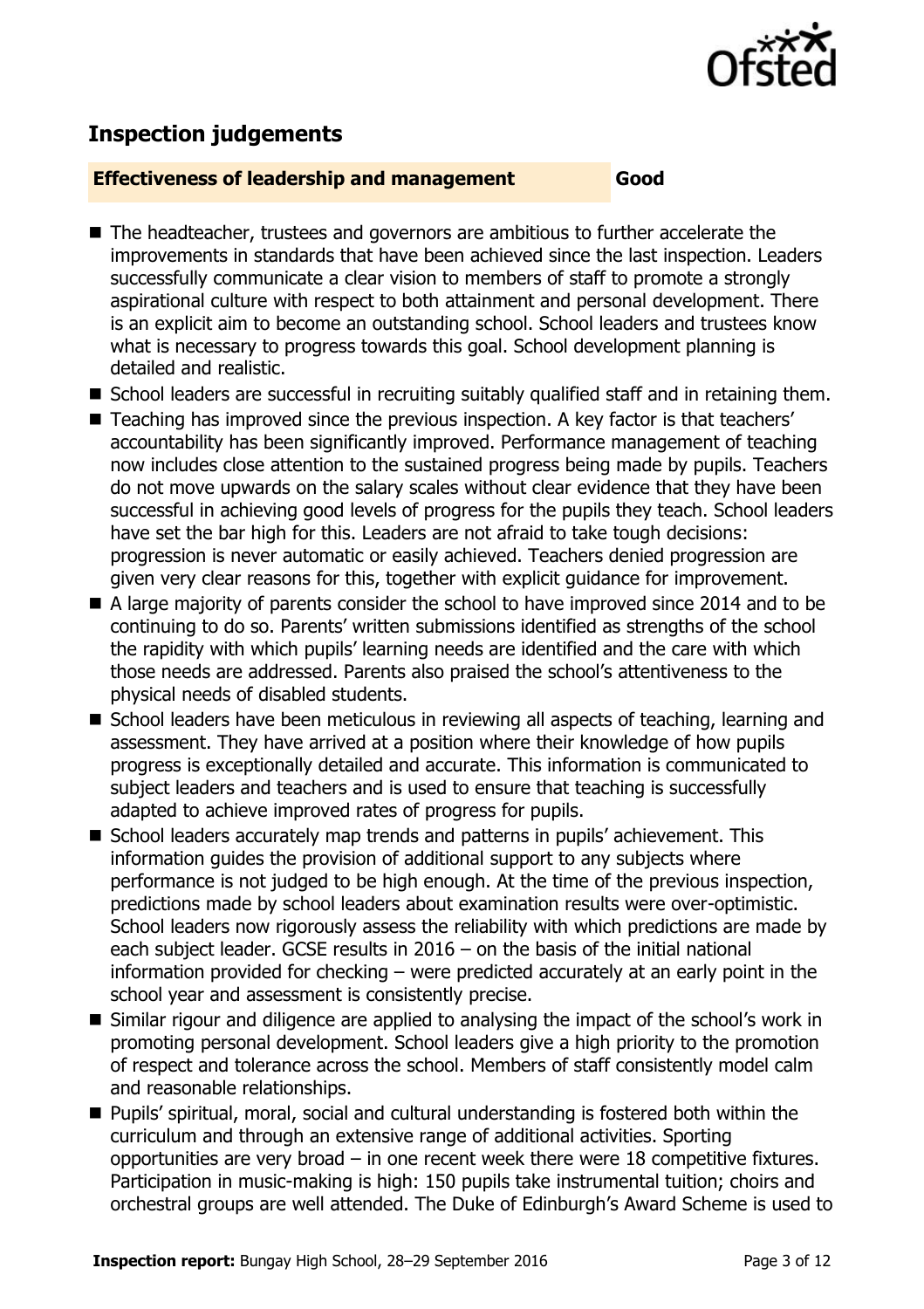

give a high proportion of pupils the opportunity to contribute to their community and to build personal resilience through challenging expeditions.

- The curriculum is broad and balanced. School leaders have achieved significant increases in the proportion of pupils taking subjects that constitute the English Baccalaureate group (those subjects selected by the government for particular prominence).
- The school deploys its pupil premium funding carefully to achieve maximum impact and ensure that disadvantaged pupils achieve as well as they should. This group of pupils is showing rapidly increasing achievement as a result.

#### **Governance of the school**

- The trustees and governors had not anticipated the judgement made at the last inspection that the school required improvement. Since then, they have acted decisively to ensure that both the quantity and quality of information supplied to them by senior leaders have improved. They now check closely on the accuracy of performance information. They are able to interpret school performance information independently and provide a consistently high level of challenge to school leaders.
- Governors and trustees check closely on all aspects of the management of the school, including ensuring that additional funding such as the pupil premium grant is directed towards making the maximum impact on raising standards. Key aspects of the school all have a named link governor who provides a close overview of performance.
- Governors maintain a close overview of the decisions made by senior leaders with regard to the performance management of teaching, including the extent to which pay progression properly reflects the success achieved by teachers in improving progress.

### **Safeguarding**

- $\blacksquare$  The arrangements for safeguarding are effective.
- The required formal checks, records and logs for safeguarding are maintained to a high standard. All members of staff have received necessary training. Policies and school protocols are understood by members of staff and guide their actions. Newly appointed members of staff receive a thorough induction into safeguarding requirements and quickly approach the level of understanding demonstrated by longer-standing staff.

#### **Quality of teaching, learning and assessment Good**

- Teaching has improved markedly since the last inspection and is now good. Teachers hold high expectations. Typically, they make efficient use of time. Teachers create an atmosphere in which achievement is valued highly by pupils and they cooperate well, assisting each other in their learning. Pupils' engagement in their learning is typically strong.
- Teachers plan efficiently, taking due account of pupils' prior learning in the tasks they set. Teachers' knowledge of the needs of individual pupils and groups of pupils has become detailed and continues to improve.
- Teachers are efficient in directing the work of those adults who support pupils' learning. School leaders have introduced effective systems for ensuring that teachers' planning is shared with support staff in a helpfully detailed way that shares planning and reflection on it. Plans for support are quickly and flexibly adapted as necessary to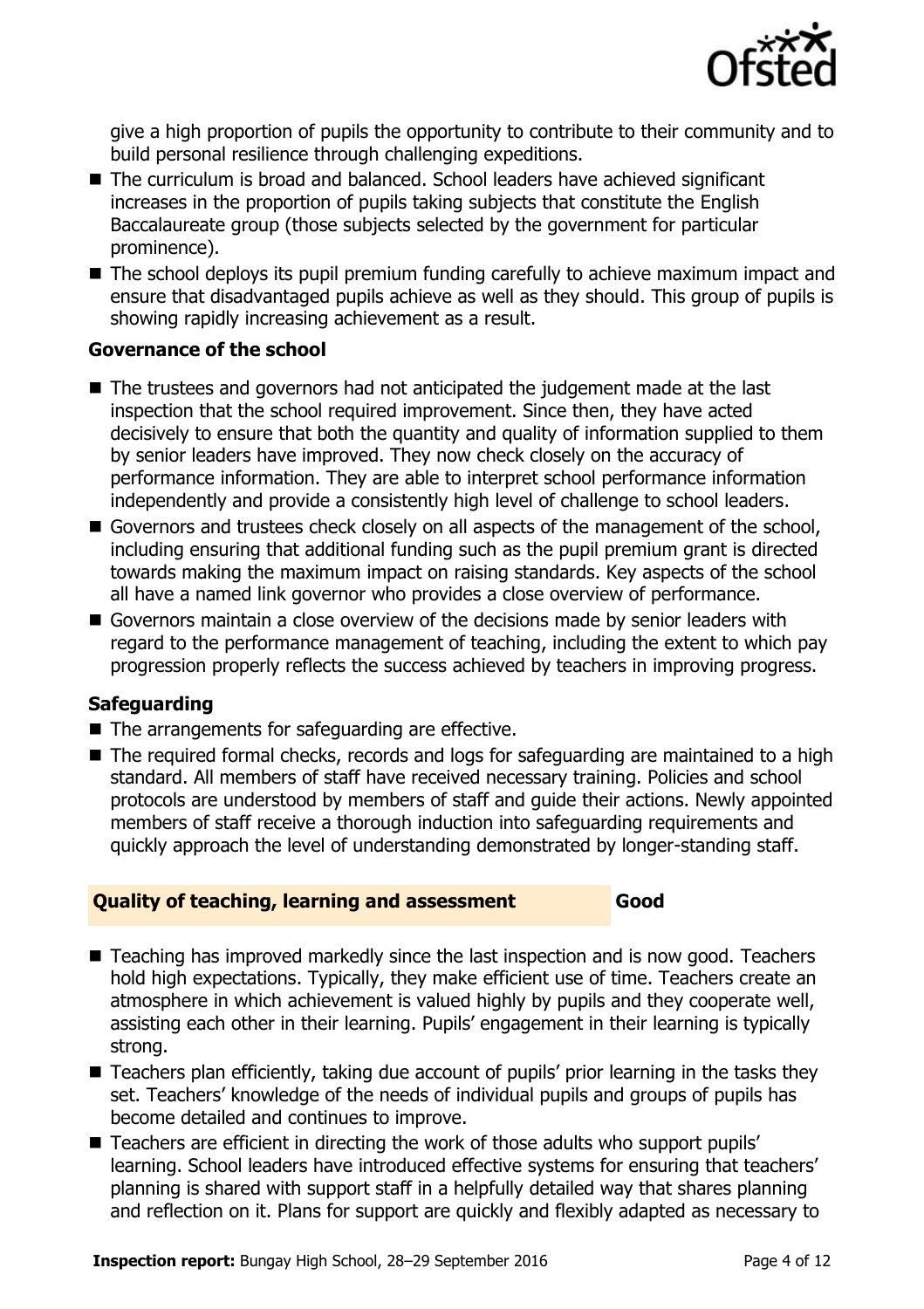

ensure that pupils receive the assistance they need to progress at the best rate.

- Homework tasks are closely connected to work in the classroom, reinforcing and extending learning.
- Teachers provide feedback to their pupils about how to improve their work that is often detailed but its impact is not checked as rigorously as the school's policy requires. Lower-ability pupils are not always clear about how to implement the suggestions for improvement made by their teacher.
- Literacy is taught well across the curriculum. For example, the insistence on consistent and accurate use of technical language helps pupils to extend their vocabulary. This was seen in science: pupils broke down a complex bacterial name, illustrating its full scientific meaning but also showing how apparently elaborate words comprise different elements. Numeracy has prominence in planning but in a narrower range of subjects.
- **Pupils demonstrate a keenness to learn. While teachers encourage this, their** questioning is not consistently sufficiently sophisticated to encourage pupils to reflect carefully on answers and to acquire deeper knowledge and understanding. In mathematics, for example, questioning is not sufficiently effective in drawing from pupils the reasoning that will give them an appreciation of essential principles in the subject.
- The most able pupils are clear about expectations that they should complete additional activities further to extend their learning.

#### **Personal development, behaviour and welfare Good**

#### **Personal development and welfare**

- The school's work to promote pupils' personal development and welfare is good.
- On all three sites used by the school, pupils feel safe. Pupils very rarely experience bullying but know the forms it might take and are clear about necessary personal actions were they to witness an incident. Pupils are confident that any concerns reported to members of staff are taken seriously and that necessary remedial actions are quickly and effectively taken.
- When spoken to by inspectors, pupils expressed confidence in members of staff and great satisfaction with their school. Asked about what improvements they might like to see, pupils of all ages struggled to make any suggestions. Pupils are clear that their school is a welcoming community, and speak of the arrangements by which more senior pupils help newcomers. Pupils understand that people may present differently and reflect different cultures and lifestyle choices. They say clearly that theirs is an inclusive school.
- Those pupils who are members of the school council take pride in their role and are keen to represent the views of their peers. They enthusiastically grasp other opportunities to take on responsibility. Sports captains, for example, pair with Year 7 pupils to encourage participation in school teams. They also support the induction of the youngest pupils to the school.
- **Pupils gain a thorough understanding of how to keep themselves safe, both in school** and in the wider community. They increase their appreciation, appropriate to their ages, of how to judge risk sensibly, including with regard to the use of the internet and associated social media. Pupils understand the dangers of extreme views and of the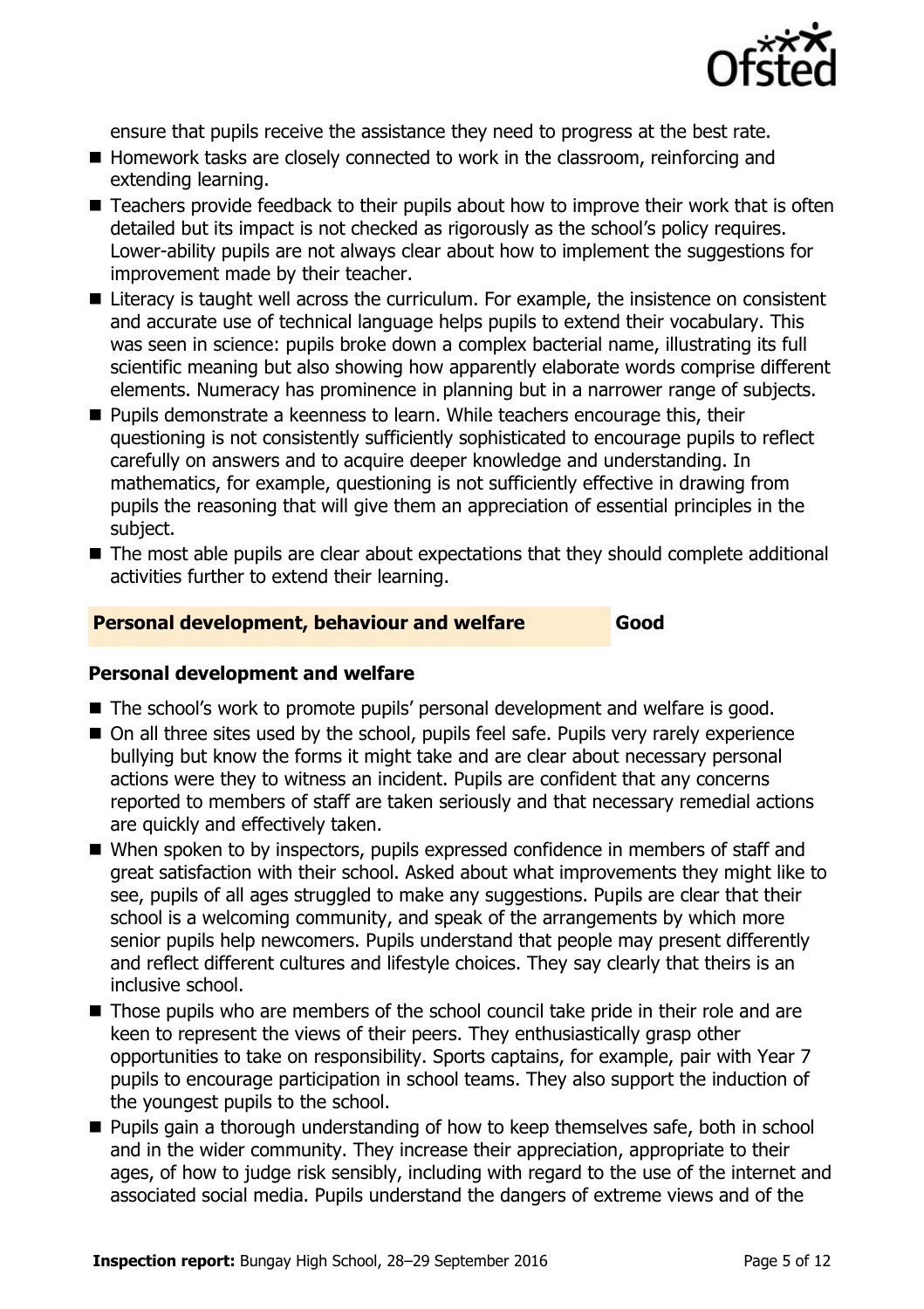

types of actions that contradict laws and expectations in modern Britain.

- **Pupils are encouraged in food technology and form tutorial sessions to consider healthy** options in eating. They appreciate its role as part of a healthy lifestyle. The broad range of physical options, offered in physical education and in after-school clubs, allows a high proportion of pupils to find a sport or activity to which they would like to commit. Several pupils spoke of trying something in school that was now a firm interest and one that they followed out of school.
- Leaders attend assiduously to the specific needs of the small number of children in the care of the local authority, making sure that their academic progress is at least as good as that of other pupils.
- A full range of popular and fully subscribed additional activities and trips contribute well to pupils' personal development. School leaders ensure that funding is made available to achieve the full participation of disadvantaged pupils.
- **Pupils receive suitable careers advice and quidance, including a significant element** from independent sources. This begins early in the school. Pupils in Years 7, 8 and 9 appreciate the programme that provides a forum for a broad range of guidance, including for key stage 4 option choices. Pupils in Year 11 confirm that they receive advice that embraces the full range of post-16 options, including apprenticeships and other opportunities beyond their own sixth form and the North Suffolk Skills Academy run by the school.

#### **Behaviour**

- The behaviour of pupils is good.
- **Pupils conduct themselves well. Courteous behaviour is the norm around the school** during social times. Lunchtimes are orderly, with queueing etiquette respected.
- **Pupils arrive at lessons ready to learn. A large majority of pupils demonstrate** classroom behaviour of a high standard. Pupils told inspectors that a few lessons are affected by low-level disruption. Inspection evidence confirmed that low-level disruption is linked to the less effective teaching. More rigorous attention by senior leaders to low-level disruption has led to strategies which have been effective in improving pupils' behaviour.
- $\blacksquare$  Exclusions are rare and their incidence is falling.
- Attendance has improved and is broadly in line with the national average.

#### **Outcomes for pupils Good Good**

- There has been significant improvement in GCSE results. In 2014, the proportion of pupils gaining five grades at A\* to C, including English and mathematics, was well below the national average. In 2015, results improved and were closer to the national average. The proportion of pupils making expected and more than expected progress in English matched national averages.
- **Performance information for the 2016 national examinations confirms that there has** been a steep rise in outcomes, with pupils attaining an above-average standard. This sustained improvement trend represents good progress from pupils' differing starting points. Pupils' attainment on entry, when compared to national figures, is significantly below average for all year groups and shows a downward trend. The improved attainment of Year 11 pupils in 2016 was reached from starting points that were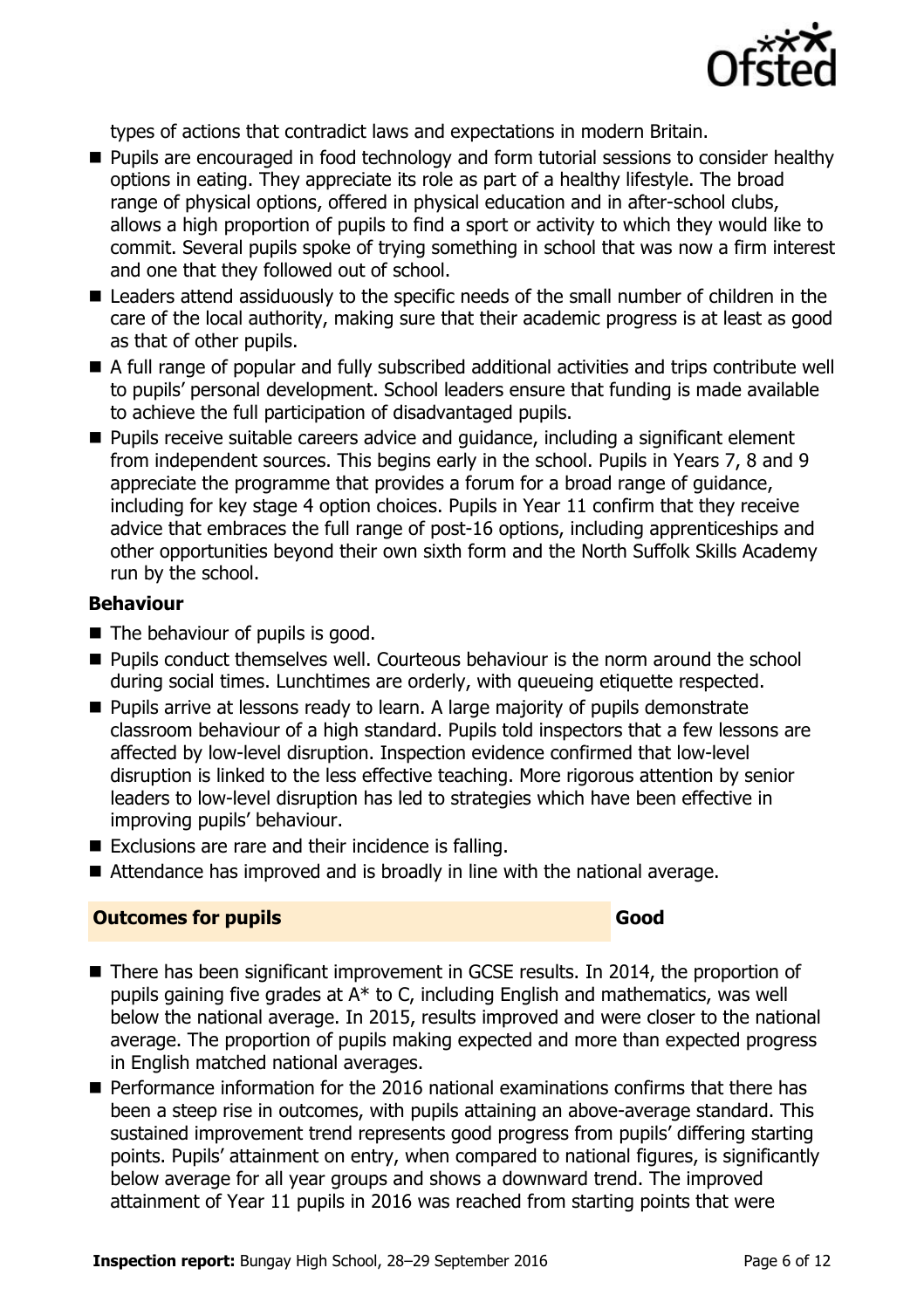

particularly low.

- $\blacksquare$  The 2015 results showed a sharp improvement from 2014, with pupils making good progress, particularly in English. Scrutiny of pupils' work, together with detailed information from the 2016 examinations and the school's own assessment information, confirms a further sharp rise in progress. Progress in mathematics dipped in 2015. An upward trend is now restored and current levels are high.
- Typically, pupils who have special educational needs and/or disabilities make good progress from their starting points. Those with a statement of special educational needs or an education, health and care plan make particularly rapid gains.
- Disadvantaged pupils made less progress than other pupils in 2015, with the difference more marked in mathematics. Performance information for 2016 shows improvement, with differences in achievement reducing significantly. This is confirmed by scrutiny of disadvantaged pupils' work.
- The most able disadvantaged pupils make good progress. In 2015, in English, a higher proportion of the most able disadvantaged pupils made and exceeded expected progress than other pupils nationally. The proportions achieving these levels of progress in mathematics were close to the national averages.
- The Year 7 catch-up premium is used effectively. A high proportion of pupils join the school not having attained the expected standard at the end of Year 6. A large majority are making expected progress by Year 8 and Year 9.
- The most able pupils make good progress overall, although 2015 results in mathematics showed rates that were a little below average. Current pupils are making at least the progress expected from their starting points. High levels of attainment by the most able pupils are increasingly translating into the expected higher GCSE grades.

#### **16 to 19 study programmes Good**

- The sixth form has improved since the last inspection. Significant reorganisation has been initiated in order to raise the level of achievement, particularly in academic subjects. The new leadership of the sixth form has made considered changes to ensure that all the courses offered meet students' needs more closely and give full opportunities for accreditation. Vocational subjects have been successful in outcomes for a sustained period but they continue to be further developed and offer students a broad choice of pathways in the sixth form.
- There has been a three-year trend of improvement in A-level grades, including attainment at the higher grades. Initial indications from national performance data are that 2016 examination results continue the upward movement between 2014 and 2015. The 2016 Year 13 cohort had performed relatively poorly in the 2014 GCSE examinations. Their A-level achievement represents a distinct acceleration in progress over two years.
- Teaching, learning and assessment are improving, but the best sixth form practice is not yet fully drawn upon to make sure that all subjects improve with the same rapidity. In 2015, the proportions of students who achieved at least a C grade in English and mathematics, having failed to do so in Year 11 and subsequently retaken the examination, were below average.
- The advice and guidance available to students promote aspiration but are also thorough and realistic. Consequently, students aim for suitably ambitious goals but do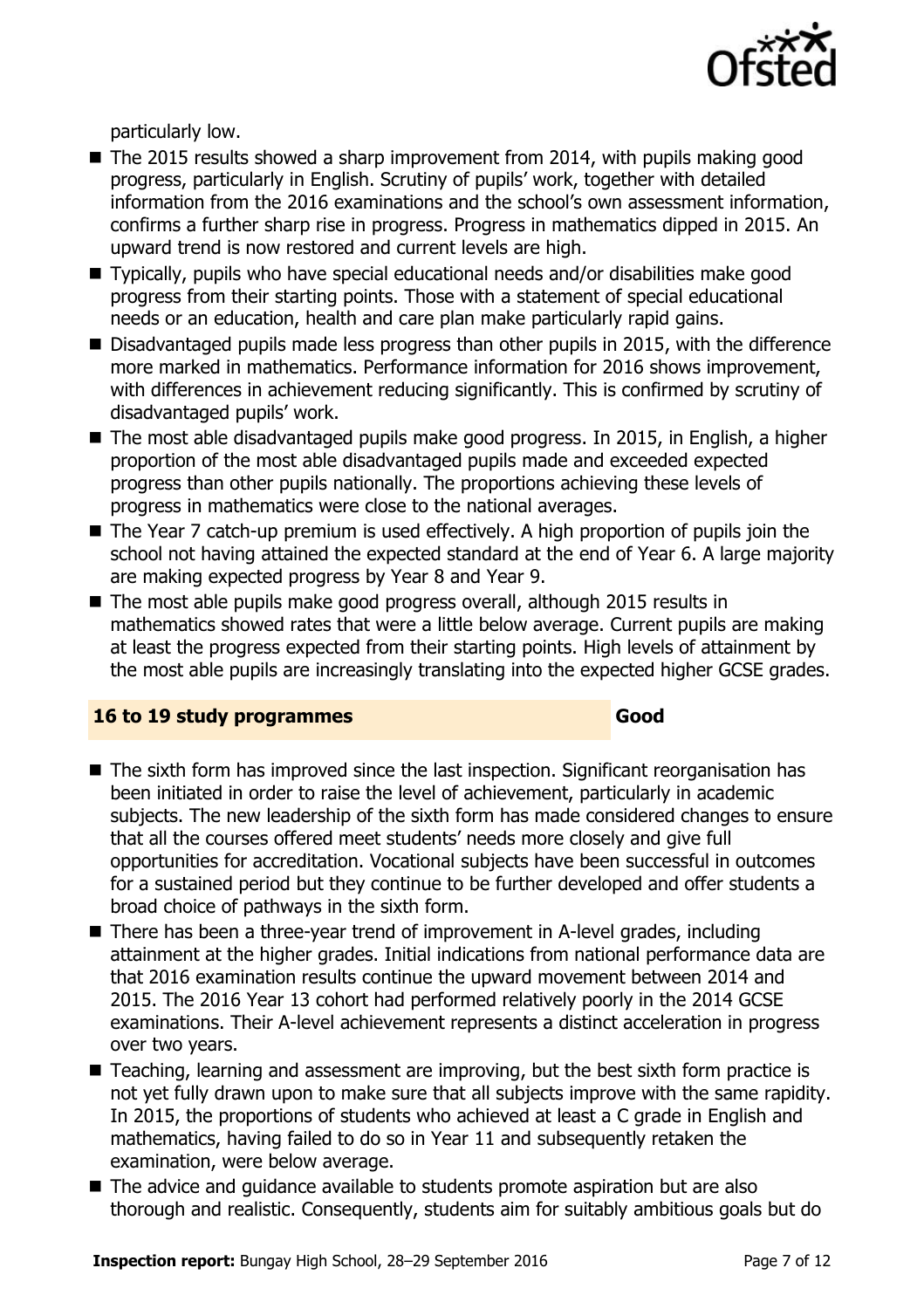

so with a clear idea of the courses to which they are suited and in which they have a genuine chance of attaining the necessary grades. Students spoken to by inspectors all had a clear idea of their future direction and how their current programmes of study linked to this. Guidance also includes programmes to broaden students' wider cultural understanding and to assist in their preparation for life in modern Britain.

- Reviews in 2015 identified five subjects as underperforming. Four out of five improved their outcomes in 2016.
- $\blacksquare$  Students are typically prepared well for their transition into the sixth form. School leaders take careful account of the implications of the open-entry policy for admission, making sure that arrangements suitably contribute to close monitoring of individual students' progress. Any need for additional support is promptly detected and implemented. This support accelerates students' development as sixth-form learners. One result was that between 2014 and 2016 the proportion of students remaining in the sixth form after Year 12 increased steeply.
- Sixth form students speak of a positive, aspirational atmosphere and of being encouraged to do well by their peers as well as by teachers.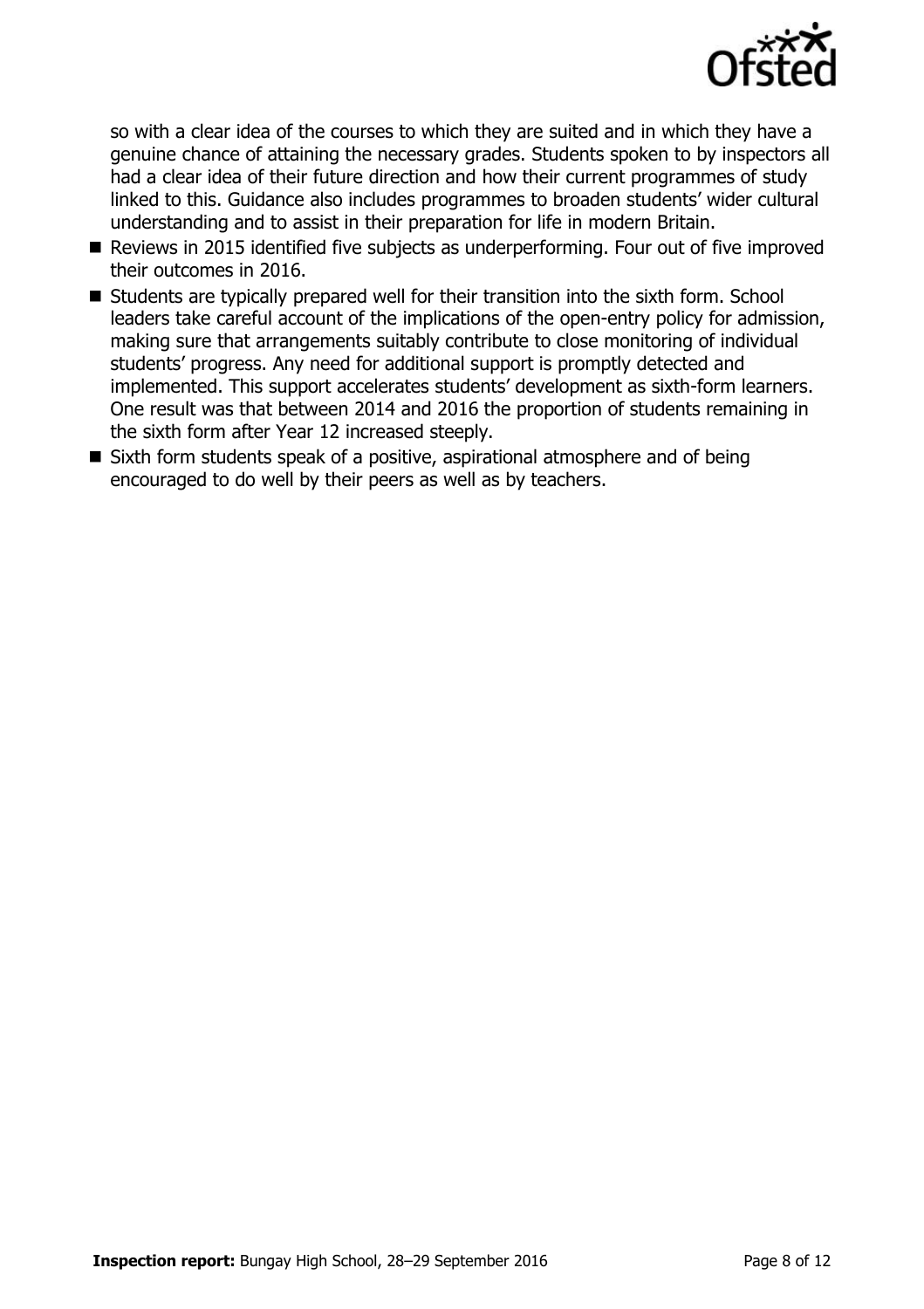

# **School details**

| Unique reference number | 136998         |
|-------------------------|----------------|
| Local authority         | <b>Suffolk</b> |
| Inspection number       | 10019618       |

This inspection of the school was carried out under section 5 of the Education Act 2005.

| Type of school                                           | Secondary                |
|----------------------------------------------------------|--------------------------|
| School category                                          | Academy converter        |
| Age range of pupils                                      | 11 to 18                 |
| Gender of pupils                                         | Mixed                    |
| Gender of pupils in 16 to 19 study<br>programmes         | Mixed                    |
| Number of pupils on the school roll                      | 1,047                    |
| Of which, number on roll in 16 to 19 study<br>programmes | 212                      |
| Appropriate authority                                    | The governing body       |
| Chair                                                    | Simon Linger             |
| <b>Headteacher</b>                                       | Angelo Goduti            |
| Telephone number                                         | 01986 892140             |
| <b>Website</b>                                           | www.bungayhigh.co.uk     |
| <b>Email address</b>                                     | agoduti@bungayhigh.co.uk |
| Date of previous inspection                              | 24-25 September 2014     |

#### **Information about this school**

- The school complies with Department for Education guidance on what academies should publish.
- Bungay High School converted to a stand-alone academy in September 2011.
- The school runs the North Suffolk Skills Academy (NSSA) as part of the vocational curriculum. All current 16 to 19 students attending are on the roll at Bungay. They attend for a day each week at NSSA and follow a hairdressing course. There is also a Year 11 group attending. They are either on roll at Bungay or at other local schools. They attend part time at NSSA to follow either hairdressing or construction courses. This provision is in the last year of operation.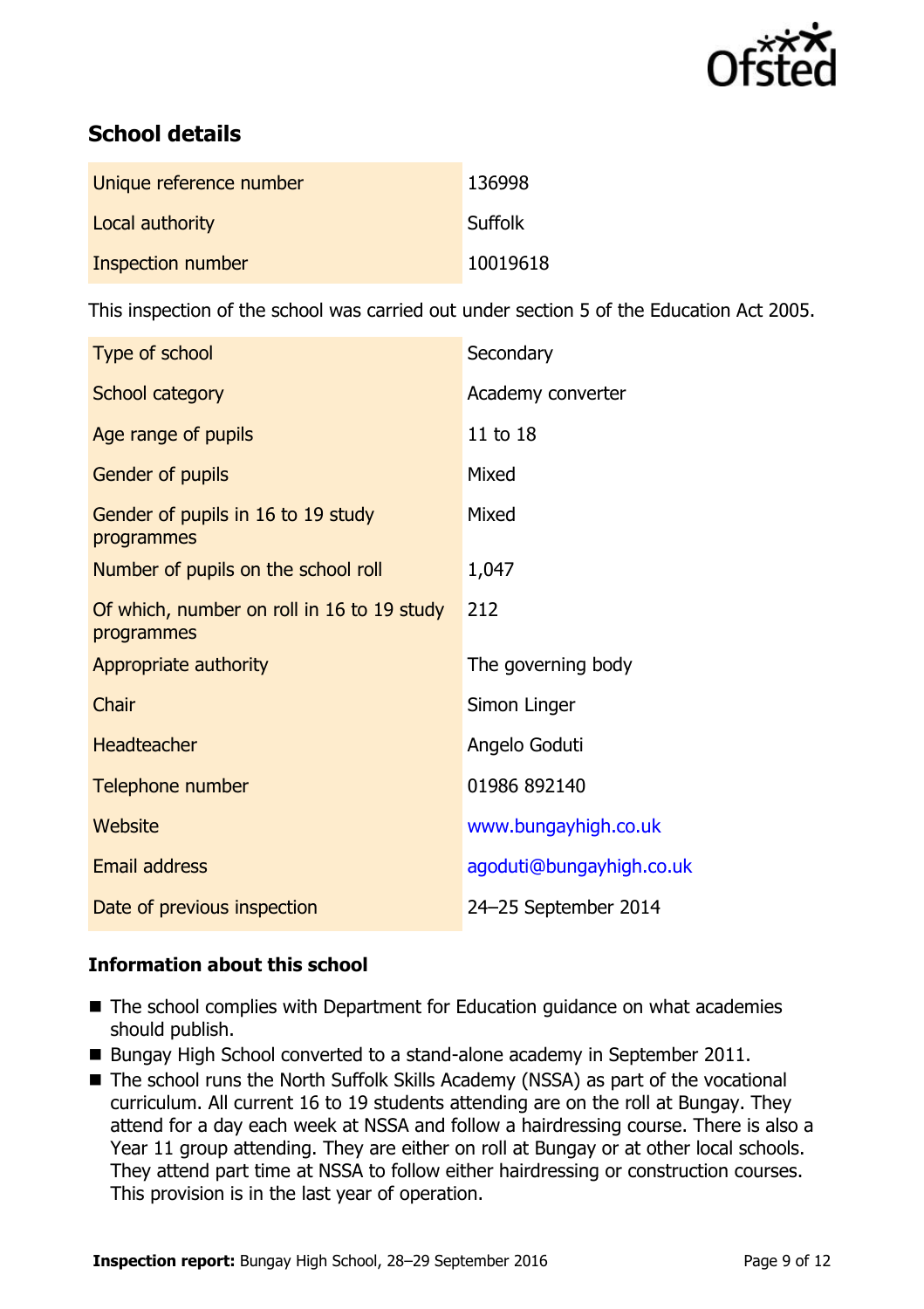

- $\blacksquare$  The school does not use alternative provision.
- The school is larger than the average-sized secondary school.
- The very large majority of pupils are of White British heritage.
- The proportion of pupils who have special educational needs and/or disabilities and the proportion supported through a statement of special educational needs or an education, health and care plan are above average.
- The proportion of pupils for whom the school receives the pupil premium is below the national average.
- $\blacksquare$  The school meets the government's current floor standard, which are the minimum expectations for pupils' attainment at Year 11. National minimum standards were met in the sixth form.
- The headteacher has been in post since September 2014.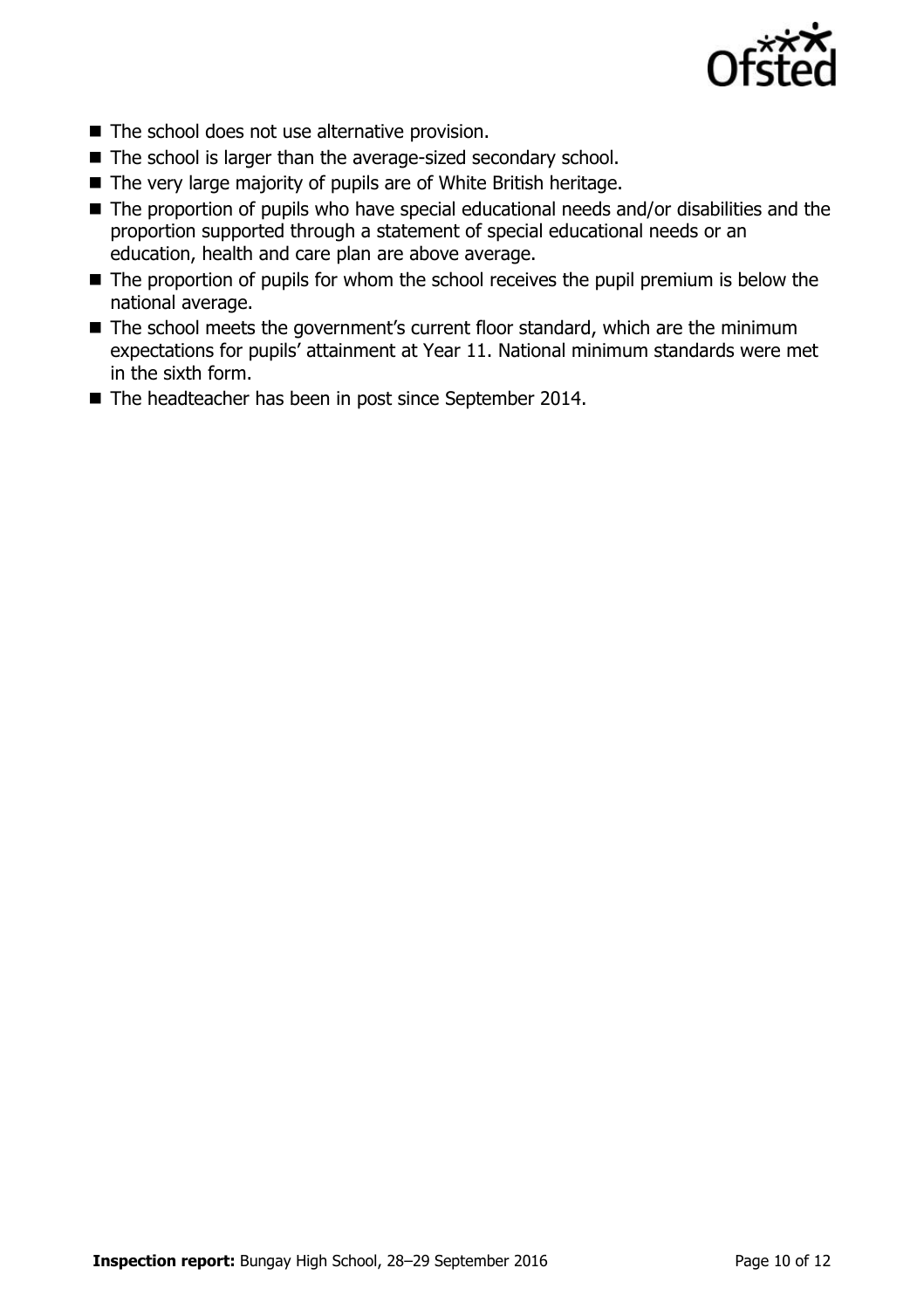

## **Information about this inspection**

- The inspection team observed teaching and learning across the school.
- Meetings were held with senior and middle leaders. Other meetings were held with trustees and governors, including both the chair and vice-chair.
- The 80 responses to Ofsted's online questionnaire, Parent View, were considered. A proportion of parents responding also chose to make a written statement with the 'free text' online facility; these were also taken into account. Seventy-four members of staff completed the Ofsted survey of their opinions, which were also considered during the inspection. Inspectors also consulted Ofsted's online survey of pupil opinion, to which there were 57 responses.
- Inspectors considered a broad range of school documentation. This included school records for current and past progress and attainment, attendance and behaviour records, minutes of governing body meetings and information about safeguarding and pupils' welfare.
- Inspectors looked at pupils' work and spoke to them about their learning. There were also meetings with pupils grouped by age and with the members of the school council. Inspectors observed pupils at lunch, at social times, arriving at school and moving about the building.

#### **Inspection team**

| Paul Copping, lead inspector | Ofsted Inspector |
|------------------------------|------------------|
| <b>Gerard Batty</b>          | Ofsted Inspector |
| <b>Nick Asker</b>            | Ofsted Inspector |
| Judith Wakeling              | Ofsted Inspector |
| John Wilson                  | Ofsted Inspector |